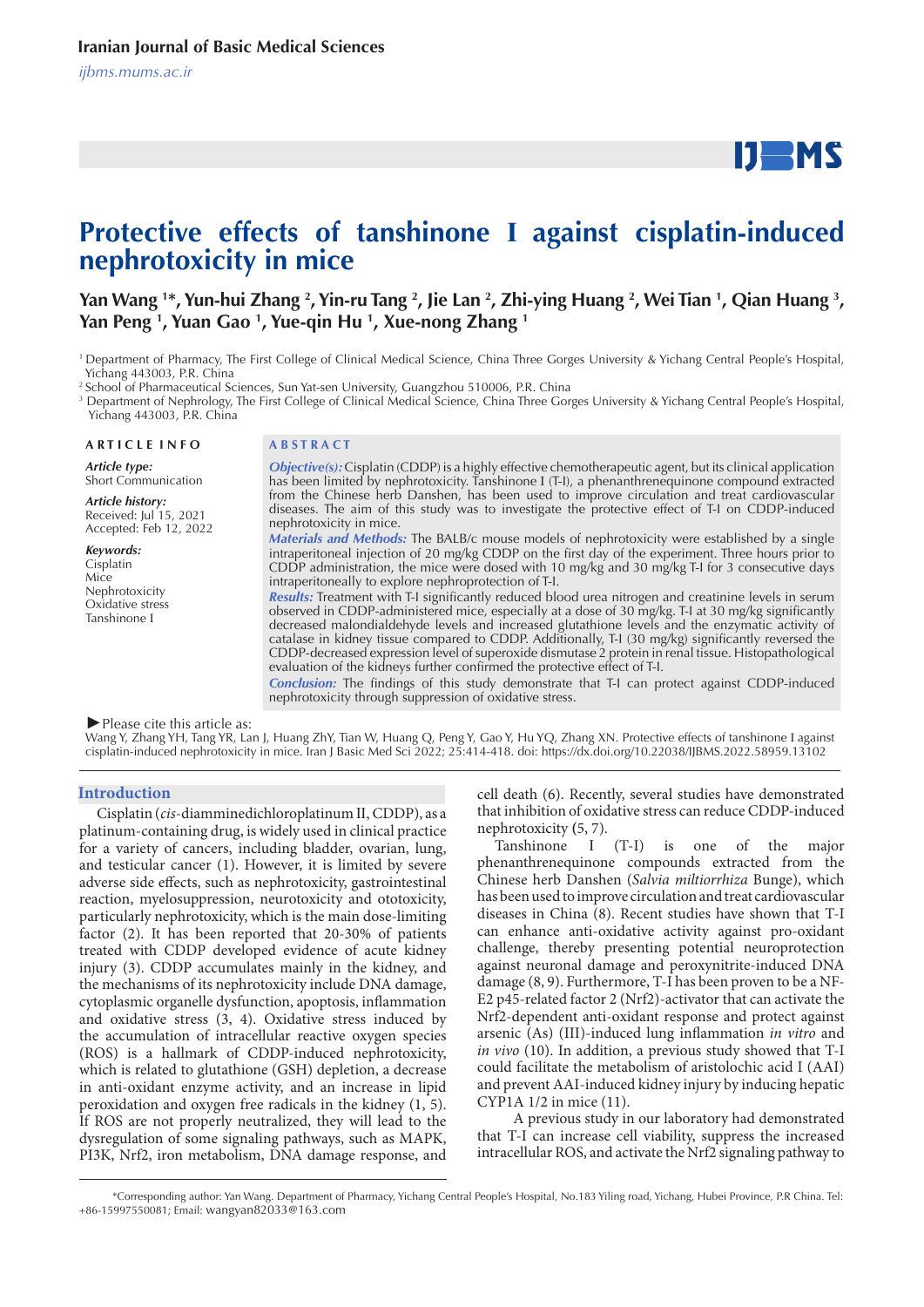attenuate CDDP-induced cytotoxicity in HK-2 cells (human proximal tubular epithelial cell line)(12). Building on this foundation, we continue to investigate the protective effect of treatment with T-I on CDDP-induced nephrotoxicity in mice.

### **Materials and Methods**

#### *Chemicals and kits*

Tanshinone I (>97% purity) was purchased from Shanghai Macklin Biochemical Co, Ltd (Shanghai, China). CDDP (>65% purity) and corn oil were purchased from Shanghai Aladdin Biochemical Tech Co, Ltd (Shanghai, China). Reduced glutathione (GSH), malondialdehyde (MDA) and catalase (CAT) assay kits were purchased from Nanjing Jiancheng Biotech Co, Ltd (Nanjing, China). The Pierce™ BCA protein assay kit was purchased from Thermo Fisher Scientific Inc. (MA, USA). Anti-superoxide dismutase 2 (SOD2) antibody and anti-GAPDH antibody were purchased from Cell Signaling Technology (Beverly, MA, USA). Other chemicals were of analytical grade from commercial suppliers.

#### *Animals*

 Specific pathogen-free (SPF) male BALB/c mice (18- 22 g) were purchased from the Laboratory Animal Center of Sun Yat-sen University. All mice were housed under standard SPF conditions controlled at a temperature of 20~25 °C and humidity of 40~70%, with a 12-hour lightdark cycle. Food and water were provided ad libitum. The animal study was approved by the Animal Ethics and Welfare Committee of Sun Yat-sen University (Approval No.: SYSU-IACUC-2019-000337).

#### *Experimental protocols*

Mice were randomly assigned into five groups  $(n=5)$ . Group I (control group) were intraperitoneally (IP) treated with corn oil (vehicle of T-I) and PBS (vehicle of CDDP), as shown in Figure 1. Group II (CDDP group) were administered a single dose of CDDP (20 mg/kg  $(13)$ , IP) after 3 hr of corn oil treatment, and then corn oil was given for 2 consecutive days. Group III (CDDP + T-I 10 group) and Group IV (CDDP + T-I 30 group) were firstly treated

with T-I (10, 30 mg/kg, IP) and then given a single dose of CDDP (20 mg/kg, IP) 3 hr later, and subsequently, they received T-I (10, 30 mg/kg, IP) for 2 consecutive days(11, 14). Group V (T-I 30 group) were treated with T-I (30mg/ kg, IP) 3 hr prior to PBS treatment on the first day, and then given T-I (30 mg/kg, IP) once a day for the next 2 days. The mice were euthanized 72 hr after CDDP treatment (Figure 1). Blood samples were collected to evaluate serum creatinine (CRE) and blood urea nitrogen (BUN) levels. Kidneys were removed and weighed immediately. The left kidney was fixed in 10% formalin for histopathological studies, while the other kidney was stored at -80℃ for subsequent detection.

#### *Assessment of renal function and oxidative stress*

The levels of serum CRE and BUN were measured by a CX5 automatic analyzer (Beckman, USA) using standardized commercially available kits (Leadman Biochemistry Co. Beijing, China). Kidneys were homogenized with saline at a weight-to-volume ratio of 1:9. GSH, MDA and CAT assays were performed according to the manufacturers' instructions. The protein concentration was determined using the BCA Protein Assay Kit (Thermo Fisher Scientific).

#### *Western blot analysis*

Total protein was extracted from the kidney tissues using cell lysis buffer for Western and IP (Beyotime Institute of Biotechnology, Shanghai, China). Extracts were separated by 10% SDS-polyacrylamide gels electrophoretically and then transferred to polyvinylidene difluoride (PVDF) membranes (Millipore Co, Billerica, MA, USA). After being blocked in 5% nonfat milk in TBST for 1 hr at room temperature, the membranes were incubated with primary antibodies at 4℃ overnight, washed and conjugated with secondary antibodies at room temperature for 1 hr and washed again. The membranes were disposed using an electrochemiluminescence (ECL) kit (Thermo Scientific/ Pierce, Rockford, IL, USA) according to the manufacturer's protocol. The pictures were detected by a chemiluminescence detection system (Bio-Rad Laboratories, Hercules, CA, USA). The density of the immunoreactive bands was analyzed using ImageJ 1.41 (National Institutes of Health, Bethesda, MD, USA).



**Figure 1.** Animal treatment protocols. Twenty-five mice were randomly assigned into five groups: control, CDDP, CDDP + T-I (10), CDDP + T-I (30) and T-I (30) (each group, five mice). CDDP: cisplatin; T-I: tanshinone I; PBS: phosphate buffered saline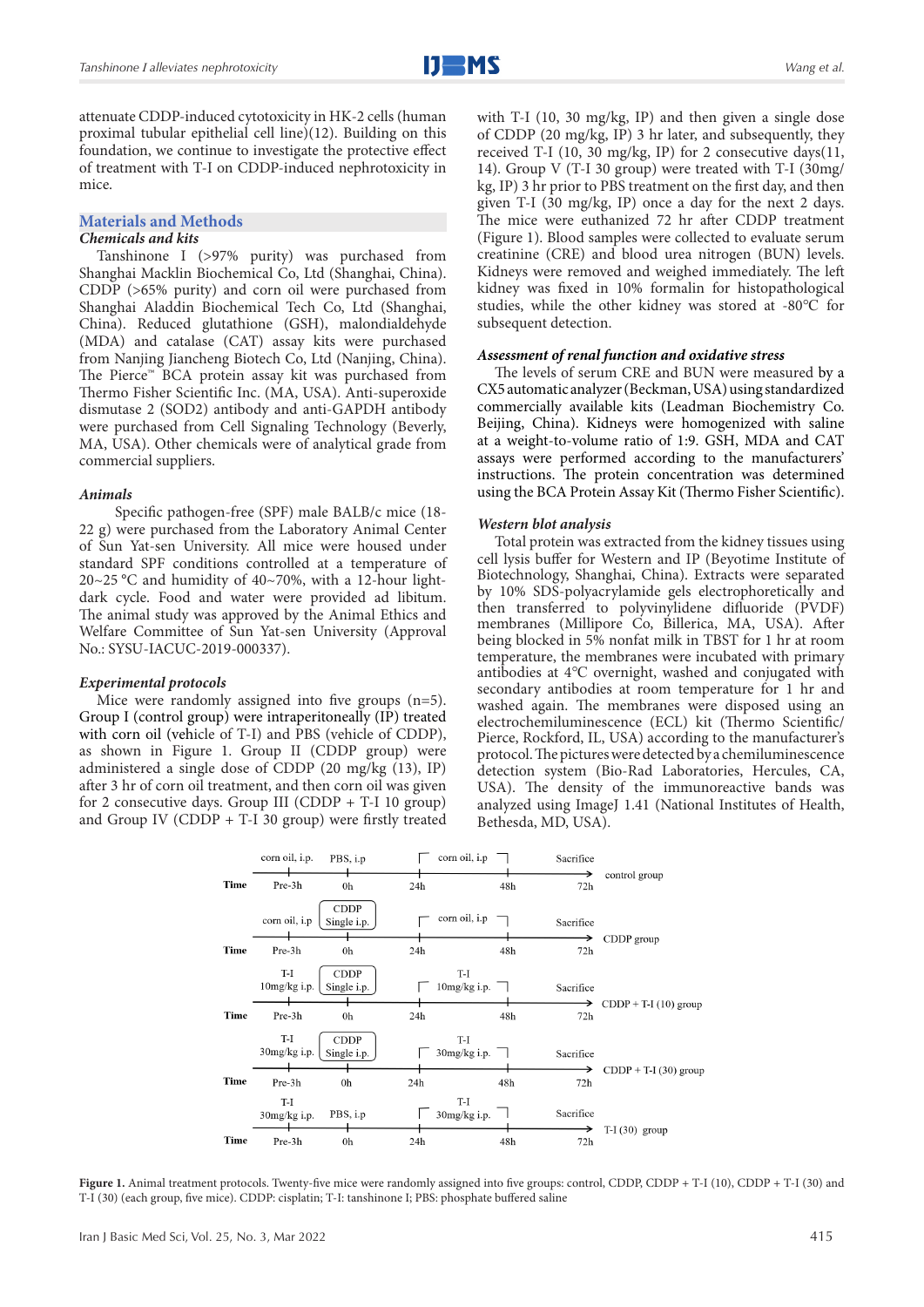|                       | Control         | <b>CDDP</b>         | $CDDP+T-I$<br>(10mg/kg)        | $CDDP + T-I$<br>$(30 \text{ mg/kg})$ | $T-I$<br>$(30 \text{ mg/kg})$ |
|-----------------------|-----------------|---------------------|--------------------------------|--------------------------------------|-------------------------------|
| BUN (mmol/l)          | $8.17 \pm 0.41$ | 62.49±7.92**        | $36.43 \pm 3.00$ <sup>**</sup> | $32.32 \pm 6.09$ <sup>##</sup>       | $8.10 \pm 0.15$               |
| CRE(µmol/l)           | $6.25 \pm 0.48$ | $117.33\pm 33.49**$ | $52.75 + 5.66$                 | $33.00 \pm 12.06^*$                  | $10.5 \pm 2.50$               |
| MDA (nmol/mg protein) | $0.84 + 0.03$   | $1.30 + 0.05**$     | $1.01 + 0.07$ <sup>*</sup>     | $0.88 + 0.04$ ##                     | $1.00 + 0.05$                 |
| GSH (µmol/mg protein) | $36.47 + 4.06$  | $16.23 \pm 1.30**$  | $17.73 + 2.25$                 | $29.27 + 4.46$ <sup>*</sup>          | $27.30 \pm 2.59$              |
| CAT (U/mg protein)    | $1.12 \pm 0.02$ | $0.46 \pm 0.04**$   | $0.56 \pm 0.04$                | $0.78 \pm 0.03$ <sup>**</sup>        | $1.01 \pm 0.09$               |

CDDP: cisplatin; T-I: tanshinone I; BUN: blood urea nitrogen; CRE: creatinine; MDA: malondialdehyde; GSH: glutathione; CAT: catalase. Values are presented as means ± SEM (n = 5). \*\**P*<0.01 compared with the control group; #*P*<0.05, ##*P*<0.01 compared with the CDDP group

#### *Histopathological analysis*

The left kidney specimens were sectioned in blocks and fixed in 10% formalin. After fixation, tissues were dehydrated with a graded series of ethanol and xylene, embedded in paraffin, cut into 4 µm sections and stained with Mayer's hematoxylin and eosin (H&E). The sections were observed by upright optical microscopy at  $400 \times$  magnification (NIKON ECLIPSE E100, Nikon, Japan). Tubular injury scores were analyzed by counting the percent of tubules that displayed cell necrosis, tubule dilatation, loss of brush border, and cast formation by an expert renal pathologist. And scored as: 0, none; 1, <10%; 2, 10% to 25%; 3, 25% to 75%; 4, >75%(15).

#### *Statistical analysis*

Data analysis and charts were generated by the GraphPad Prism 8.3.0 software package (GraphPad Software, USA). All results are expressed as the mean± standard error of the mean (SEM). Statistical comparisons were made using Student's *t*-test and one-way analysis of variance (ANOVA) followed by Tukey's test. Statistically significant differences were set at *P*<0.05 or *P*<0.01.

#### **Results**

#### *Effects of T-1 on CDDP-induced renal injury*

As demonstrated in Table 1, the CDDP group exhibited significant (*P*<0.01) increases in BUN and CRE levels compared with the control group. Both 10 mg/kg and 30 mg/ kg treatments of T-I significantly (*P*<0.01) attenuated the levels of BUN. Moreover, treatment with 30 mg/kg T-I for 3 consecutive days significantly (*P*<0.05) decreased serum CRE levels. The levels of CRE were decreased in CDDP+ T-I (10 mg/kg) group, but the difference was not statistically significant (*P*=0.0587) as compared to the CDDP group, which might be due to huge variation of data.

Administration of CDDP significantly inhibited (*P*<0.01) anti-oxidant defense actions in kidneys, as presented by elevated levels of MDA and decreased GSH levels and CAT activities in comparison with control mice (Table 1). T-I treatment at 10 and 30 mg/kg significantly (*P*<0.05 and *P*<0.01, respectively) reduced the levels of MDA compared to the mice receiving CDDP alone. Furthermore, treatment with T-I (30 mg/kg) significantly reversed the CDDP-induced decrease in GSH and CAT levels compared with those of CDDP-treated mice (*P*<0.05 and *P*<0.01,

respectively) (Table 1).

#### *Effects of T-1 on the expression of SOD2 protein*

As shown in Figure 2, administration of CDDP significantly (*P*<0.05) decreased the expression levels of SOD2 protein compared to the control group. In contrast, treatment with T-I (30 mg/kg) significantly (*P*<0.05) increased the protein levels of SOD2 compared to the CDDP-administered mice.

#### *Effects of T-I on CDDP-mediated kidney histopathological changes*

Both the control and T-I (30 mg/kg) groups showed completely normal renal tissues, characterized by clear tubular and glomerular structures with clear and normal nuclei (Figure 3A and 3E). The kidneys of CDDP-treated



**Figure 2.** Effect of T-I on the expression of SOD2 protein with/without CDDP treatment. Representative Western blot images show CDDP- or T-I-induced SOD2 changes (A). The data are shown as the means ± SEM of four independent experiments (B). \**P*<0.05 compared with the control group; #P<0.05 compared with the CDDP group. CDDP: cisplatin; T-I: tanshinone I; SOD2: superoxide dismutase 2; GAPDH: glyceraldehyde-3 phosphate dehydrogenase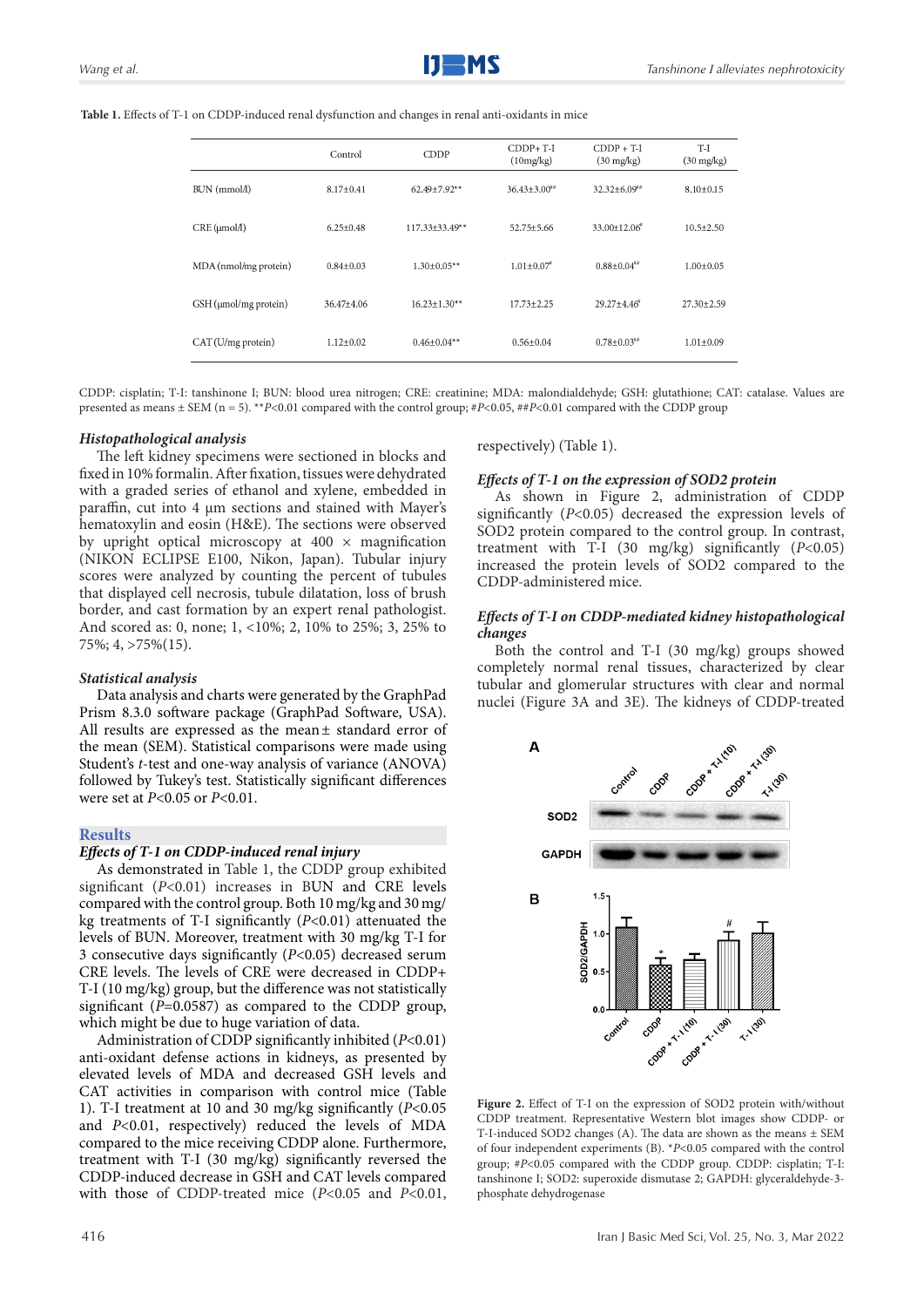



Figure 3. Effects of T-I on CDDP-induced kidney histopathological changes. (A): Control group; (B): CDDP group; (C): CDDP + T-I (10) group; (D): CDDP + T-I (30) group; (E): T-I (30) group; (F): tubular score. Arrows show intratubular cast formation, swallow-tail form shows granular degenerations, and triangle shows tubular epithelial cell detachment. \*\**P*< 0.01 compared with the control group; # *P*< 0.05, ##*P*< 0.01 compared with the CDDP group. (Hematoxylin and eosin staining, magnification×400). CDDP: cisplatin; T-I: tanshinone I

mice exhibited obvious tubular injury, including tubular dilatation, loss of brush border, granular degeneration, tubular epithelial cell detachment and intraluminal cast formation in proximal convoluted tubules (Figure 3B). However, treatment with T-I (10 and 30 mg/kg) for 3 consecutive days markedly (*P*<0.05 and *P*<0.01) improved the structural changes induced by CDDP treatment (Figure 3C and 3D).

#### **Discussion**

In the present study, we investigated the effects of T-I, one of the major phenanthrenequinone compounds extracted from the Chinese herb Danshen, on CDDPinduced nephrotoxicity in mice. We demonstrated that T-I (especially 30 mg/kg, IP) attenuates CDDP-induced depletion of GSH, reduction in SOD2 protein expression and CAT activity, and an increase of MDA levels in the kidneys of mice. Treatment with this agent is associated with remarkable improvement of renal function. These results are consistent with our previous *in vitro* results (12) and further verify the protective effect of T-I against CDDPinduced nephrotoxicity *in vivo*.

CDDP is eliminated predominantly by the kidneys, and renal platinum concentration reaches to peak at 72 hr after a single intraperitoneal injection of CDDP; furthermore, BUN and CRE both increase rapidly from 48 to 120 hr (16). Based on this background, we established a mouse CDDP model of acute kidney injury (AKI) by a single IP injection of 20 mg/kg CDDP followed by euthanasia 3 days later. This method has been confirmed to be successful by some previous studies (13, 17). Similarly, in our study, treatment with CDDP resulted in obvious nephrotoxicity, as demonstrated by significant increases in serum CRE and BUN levels and morphological changes in kidney tubules.

It has been reported that oxidative stress plays an important role in CDDP-induced nephrotoxicity(4). Oxidative stress mainly occurs when the production and consumption of free radicals are unbalanced. CDDP may induce mitochondrial dysfunction and increase reactive oxygen species (ROS) production by interrupting the respiratory chain (18). Furthermore, depletion or inactivation of glutathione (GSH), superoxide dismutase (SOD), catalase (CAT) and related anti-oxidants by CDDP

can induce a shift in the cellular redox status, leading to the accumulation of endogenous ROS and oxidative stress within the cells(1, 19). Thus, enhancing the cellular antioxidant response to counteract the increase in ROS has become a common treatment for CDDP-induced AKI. At present, several novel anti-oxidant compounds, such as sumatriptan and tangeretin, have been evaluated to protect against CDDP-induced renal injuries (5, 7).

T-I, a Danshen derivative, is confirmed to have high oxidation resistance *in vivo* and *in vitro* (9, 10, 12). Feng *et al*. found out that pretreatment with T-I at 30 mg/kg for 3 days significantly alleviated aristolochic acid I-induced kidney injury in mice (11). In another report, it was shown that T-I pretreatment at 10 mg/kg for 3 days remarkably reduced 6-hydroxydopamine-induced striatal oxidative stress and ameliorated dopaminergic neurotoxicity (14). Our previous studies confirmed that T-I attenuated CDDPinduced nephrotoxicity in HK-2 cells (12). Therefore, in this study, we selected two doses of T-I, 10 mg/kg and 30 mg/ kg, to explore the protective effect of T-I on CDDP-induced nephrotoxicity. As we predicted, T-I administration to CDDP-treated mice counteracted the induced renal dysfunction and morphological abnormalities, especially at the dose of 30 mg/kg T-I.

A previous report indicated that T-I could present potential neuroprotection against neuronal damage by increasing the production of anti-oxidants, including total anti-oxidant capacity, GSH, total SOD and CAT, and reducing the production of pro-oxidants (9). Furthermore, T-I was demonstrated to upregulate levels of mitochondrial GSH and afford mitochondrial protection against hydrogen peroxide by activating Nrf2 in SH-SY5Y cells (20). In addition, our previous *in vitro* studies confirmed that T-I pretreatment significantly reduced intracellular ROS levels and enhanced the anti-oxidant activity and survival rate of HK-2 cells after CDDP exposure by activating the Nrf2/ARE signaling pathway (12). In the present study, we further found that treatment with T-I at 30 mg/kg for 3 days significantly increased renal GSH levels and the activity of endogenous anti-oxidant enzymes, including SOD2 and CAT, in CDDP-treated mice, which demonstrated that T-I, as an anti-oxidant, could protect against CDDP-induced acute kidney injury *in vivo*.